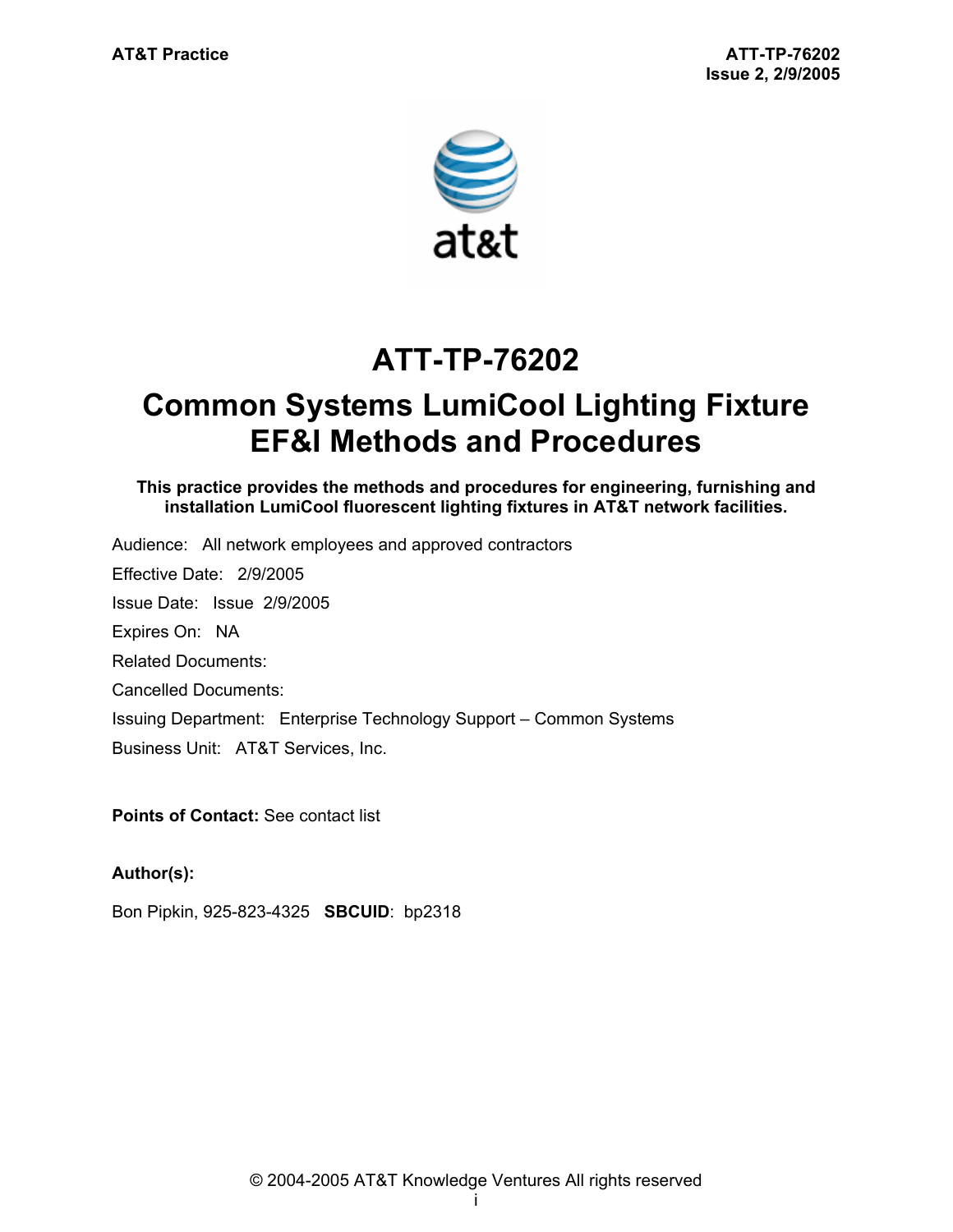## **Table of Contents**

| 2 <sub>1</sub> |     |  |  |
|----------------|-----|--|--|
| 3 <sub>1</sub> |     |  |  |
|                | 3.1 |  |  |
|                |     |  |  |
|                |     |  |  |
| 4 <sub>1</sub> |     |  |  |
|                |     |  |  |
|                |     |  |  |
| 5 <sub>1</sub> |     |  |  |
| 6.             |     |  |  |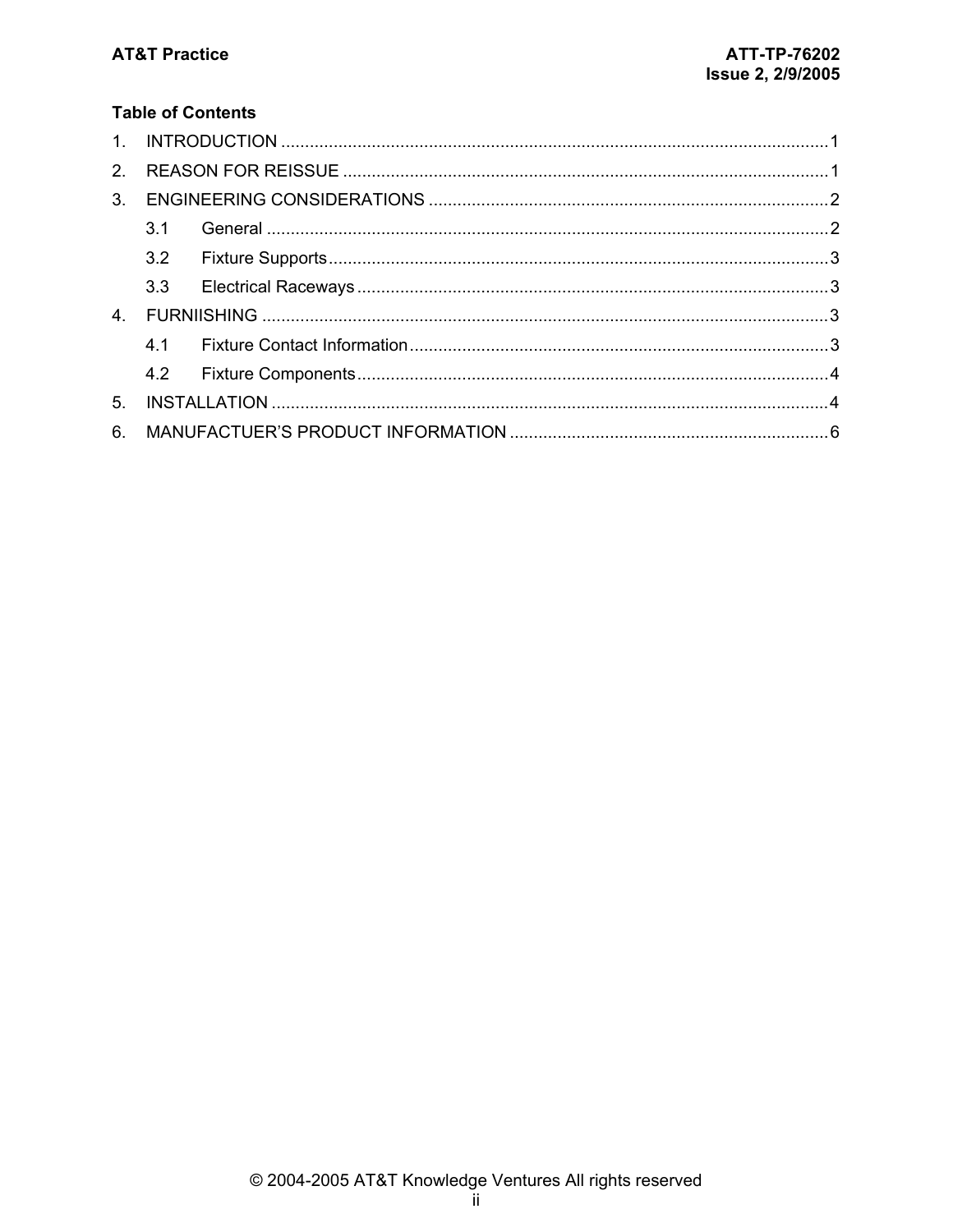### **1. INTRODUCTION**

This practice provides the methods and procedures for engineering, furnishing and installing the LumiCool lighting fixture in AT&T network equipment facilities. This practice shall be used in conjunction with ATT-TP-76300 and ATT-TP-76400 which cover additional engineering and installation requirements associated with network equipment lighting and AC distribution.

LumiCool fixtures include an integral means of distributing conditioned air directly into equipment aisles with minimal impact on overhead cabling and ironwork arrangements. LumiCool fixtures have the below physical and electrical characteristics as illustrated in Figure 1 and the product information included at the end of this practice.

- A. Available in 5' and 10' lengths.
- B. Include protective covers that will reasonably prevent the dislodging or shattering of the light bulbs as result of normal office activities.
- C. Have an integrated latching and alignment mechanism for attaching adjacent fixtures together...
- D. Are equipped with a 10" diameter air inlet opening for connecting the fixture to the office HVAC system via flexible duct.
- E. Include an integral 14 gauge 1-5/8 x 13/16" U channel and hardware for attaching fixtures to traditional office auxiliary framing channels.
- F. Include a 6-conductor wire harness with quick connect terminals for end-to-end fixture electrical and switch control connections. The color scheme of the wiring harness is black/white/green/red/blue/yellow.
- G. Has 7/8" knockouts for branch circuit access on top surface of both ends.

| <b>Issue</b>   | <b>Date</b> | <b>Description of Changes</b>                                                                                                                   | Author        |
|----------------|-------------|-------------------------------------------------------------------------------------------------------------------------------------------------|---------------|
| $\overline{2}$ | 2/7/05      | 1. Date to start placement of LumiCool changed to 3/28/05<br>2. Distribution locations added to Section 4<br>3. Requirements added to Section 5 | Bon<br>Pipkin |

#### **2. REASON FOR REISSUE**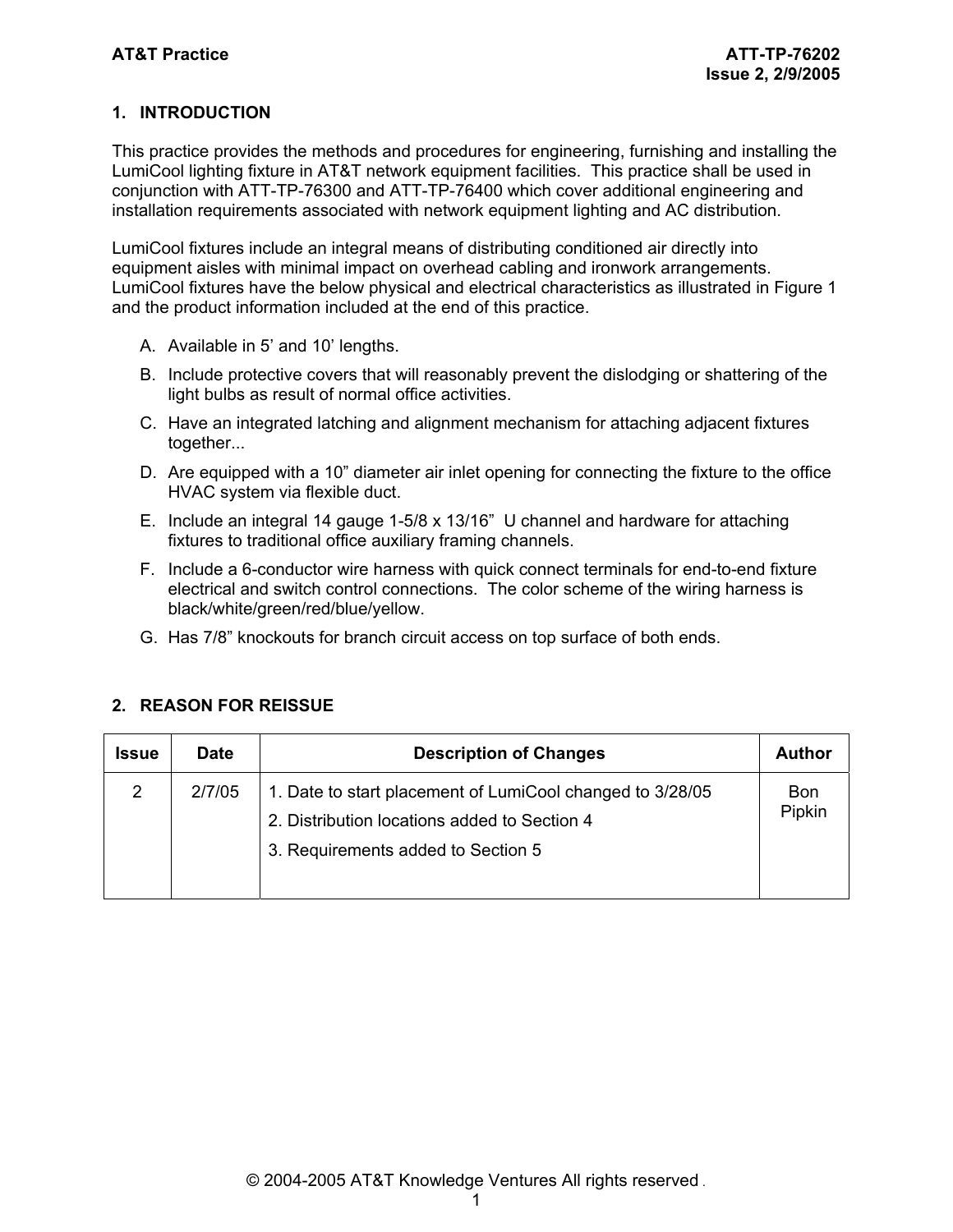

## **Figure 1** – **Cross section: LumiCool fixture installed in line-up.**

## **3. ENGINEERING CONSIDERATIONS**

#### *3.1 General*

Unless otherwise directed by AT&T's local real estate representative, LumiCool fixtures shall be EF&I'd for all new equipped areas scheduled for installation after March 28, 2005 as part of NP&E's normal site conditioning or detail equipment engineering processes. Traditional lighting fixtures shall only be used to finish out existing lighting arrangements and where required due to space restrictions or special equipment/area requirements.

The objective for equipment areas equipped with LumiCool fixtures is for each 5-foot section of lighting fixture to be connected to the office HVAC ducting via a 10" diameter flexible duct. Office cable racking arrangements shall be accordingly planned and installed to accommodate this objective where possible.

Unless otherwise negotiated for a particular job or service area, AT&T's HVAC contractors will install flexible ducting between LumiCool fixtures and the office HVAC system. AT&T's detail engineering service provider shall accordingly notify AT&T's local real estate representative as soon as the equipment lighting and superstructure arrangements are conducive to flexible ducting installation.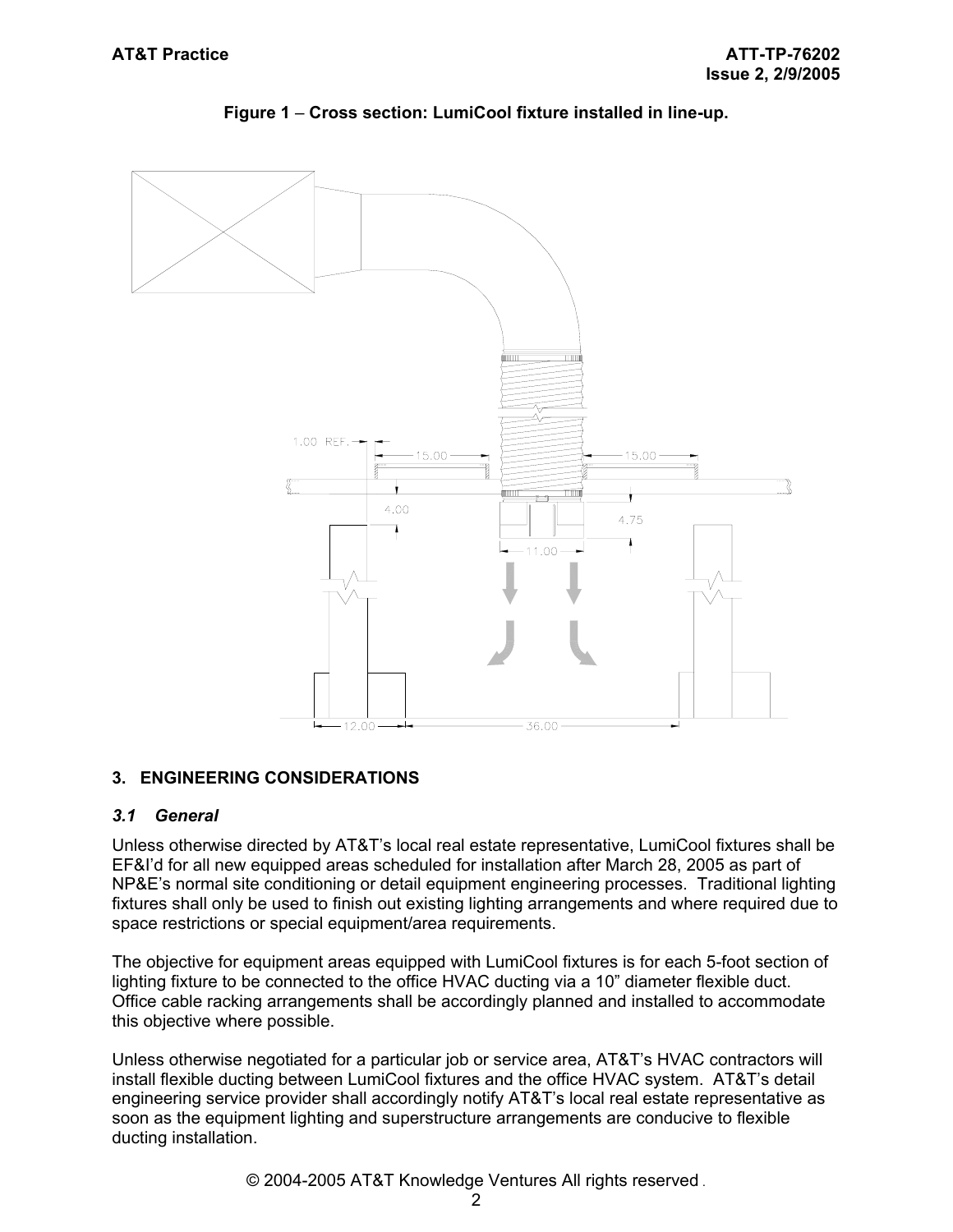In order to reduce equipment lighting energy costs LumiCool fixtures shall only be ordered with T-8 bulbs and electronic ballasts. For branch circuit loading and balancing purposes each 5 foot LumiCool fixture has a load value of 29 watts and each 10-foot fixture has a load value of 56 watts.

#### *3.2 Fixture Supports*

LumiCool fixtures shall be supported by direct attachment to office auxiliary framing channels with supplied hardware where possible. Fixture supports shall be located no more than 6'-0" apart and no more than 2'-0" from the end of a fixture. Two supports shall be provided for stand-alone fixtures.

5/8" threaded fasteners shall be used when it is necessary to support LumiCool fixtures by other than direct attachment to auxiliary framing channels. Suspended fixtures shall have a diagonal sideways brace at every support and a diagonal endways brace at each end of a line of fixtures when fixtures are suspended more than 18 inches below their support member.

#### *3.3 Electrical Raceways*

Electrical raceways feeding equipment lighting and other apparatus shall be engineered and installed so as not to block the extension and placement of overhead superstructure and cabling.

All connections to electrical raceways and apparatus shall be made with threaded fittings rather than set-screw type connections.

Rigid metallic conduit, intermediate metal conduit, EMT or JMC cable etc. shall be utilized for all AC circuits.

Electrical raceways shall be supported by apparatus intended for that purpose. The use of hose clamps, cord, tie wraps, beam clamps (unless supporting it directly to a beam), and other similar material shall not be used to support electrical raceways.

Three feet of unsupported NEC approved flexible metal conduit may be used between electrical raceways and lighting fixtures. Cord or tie wraps may be used to hold flexible metal conduit in place but not as a means of support.

Approved flexible conduit, i.e. JMC, or armored cable shall be used to transition electrical raceways from auxiliary framing or cable rack support members to wall mounted electrical boxes and apparatus.

#### **4. FURNIISHING**

#### *4.1 Fixture Contact Information*

The following information was valid when this practice was initially released. Fixtures and components will be available through the distributor listed in the following table on 2/21/2005.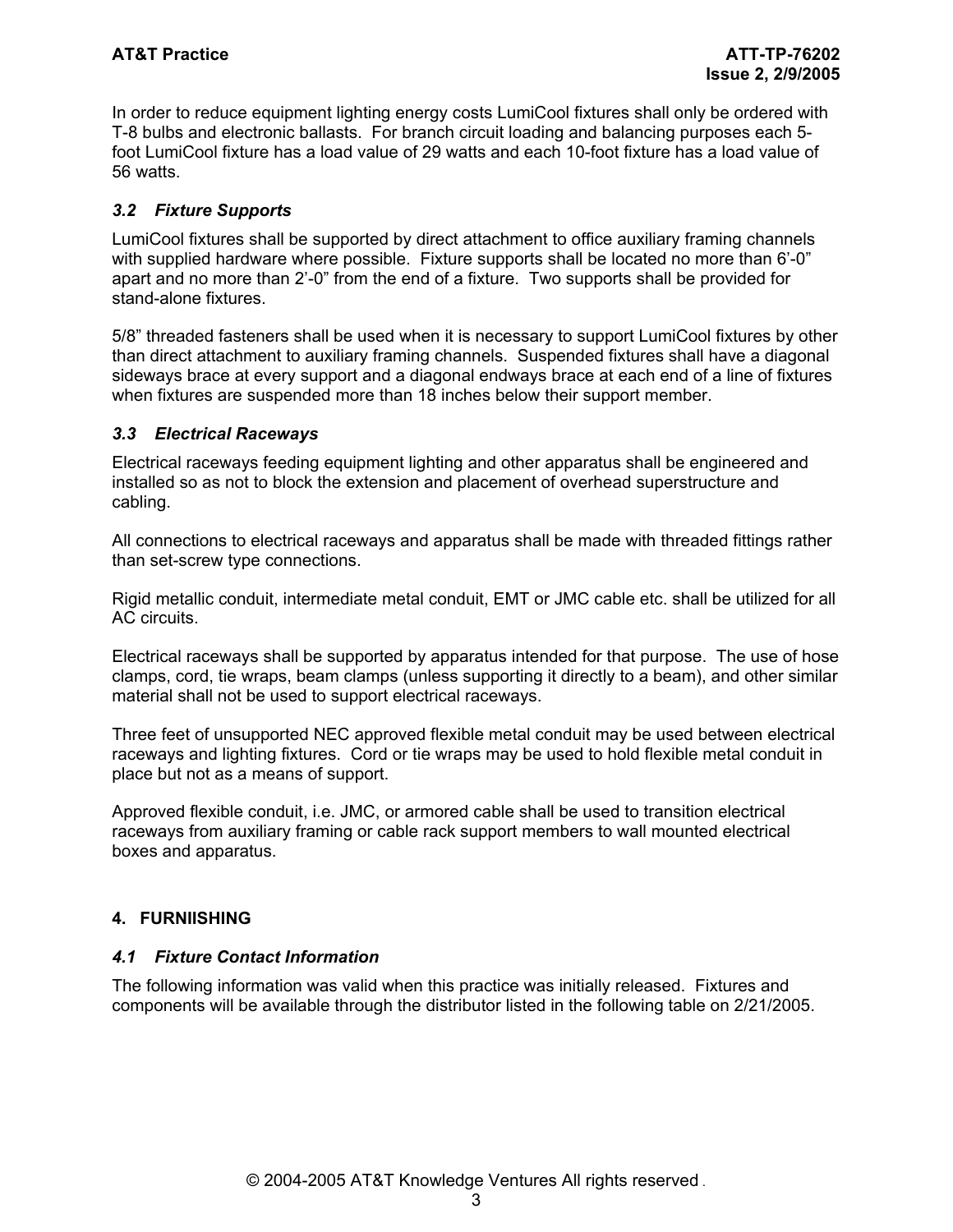| Manufacturer                                                                 | <b>Distributor</b>                                                                                                |  |
|------------------------------------------------------------------------------|-------------------------------------------------------------------------------------------------------------------|--|
| Columbia Lighting<br>3808 N. Columbia Road, Building 29<br>Spokane, WA 99216 | Wiedenbach-Brown Co., Inc.<br>10920 Ambassador Drive, Suite 321<br>Kansas City, MO 64153                          |  |
| (509) 924-7000                                                               | Lynn Hawkins, National Account Manager<br>Tim Mays, AT&T Account Manager<br>Ph: 800-908-8069<br>FAX: 800-371-8280 |  |
|                                                                              | Distribution facilities are located in:                                                                           |  |
|                                                                              | New Rochelle, NY<br>Chicago, IL<br>Milwaukee, WI<br>Yorba Linda, CA                                               |  |

#### *4.2 Fixture Components*

Description: FIXTURE 10FT LAMP WITH MOUNTING STRUT SB APROMS 400163564 SNET PID 3587031 Supplier part # AT&T110-132SM-LS18-A

Description: FIXTURE 5FT LAMP WITH MOUNTING STRUT AT&T APROMS 400163572 SNET PID 3587032 Supplier part # AT&T115-132SM-LS14-A

Description: AIR BOX APROMS 400163580 SNET PID 3587033 Supplier Part # AT&T-AIR BOX

Description: FITTING REDUCER AT&T-REDUCER APROMS 400163598 SNET PID 3587034 Supplier Part # AT&T-REDUCER .

Description: END CAP APROMS 400163606 SNET PID 3587035 Supplier Part # AT&T-CAP

#### **5. INSTALLATION**

When approved by AT&T, typical arrangements shown on manufacturer's drawings may be varied to meet job requirements.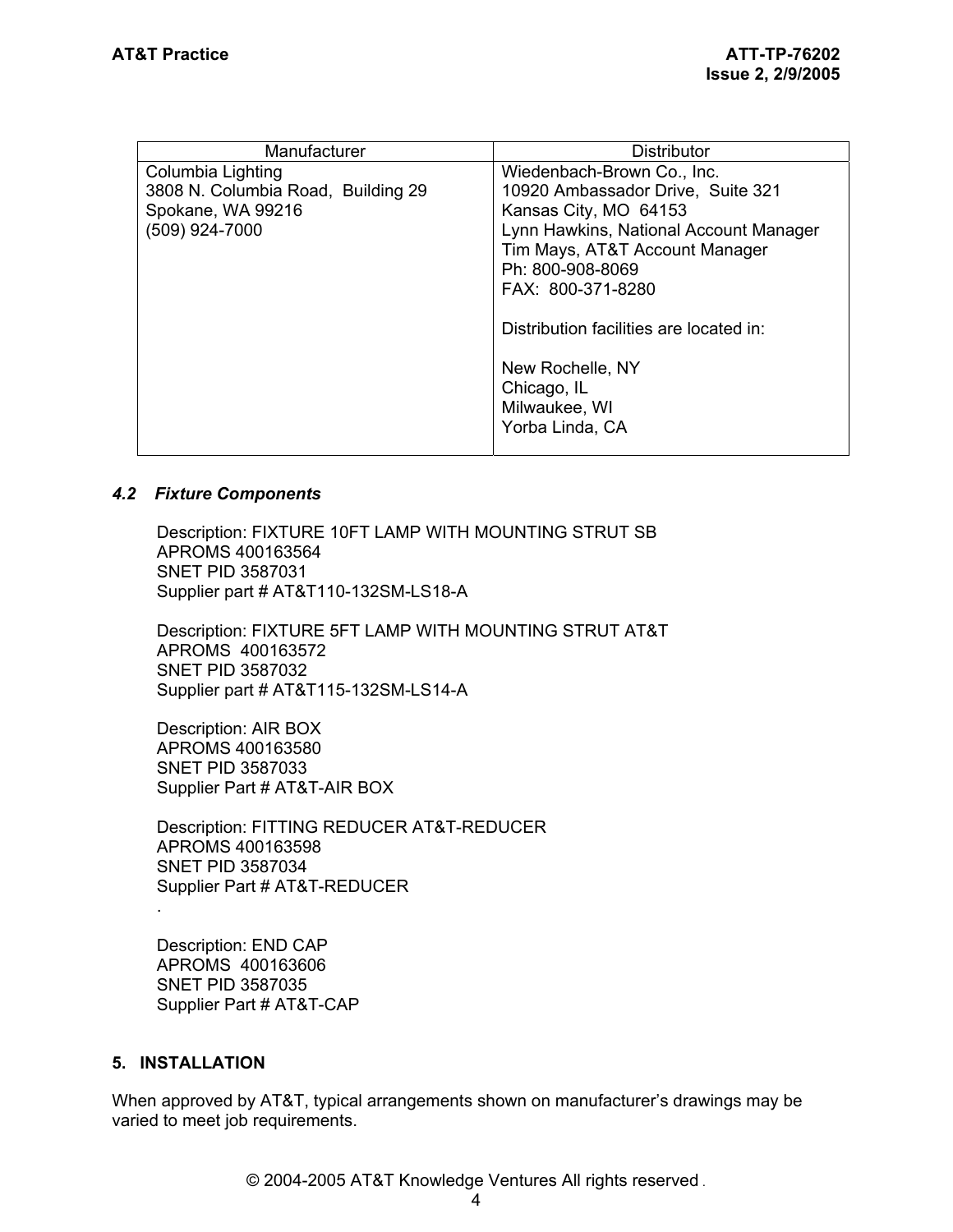The Installation Supplier shall ensure, as part of the evaluation of the installation, that all work has been done in accordance with the detail specifications or approved changes to the detail specifications.

As shown in Figure 2 the first LumiCool fixture in a lineup shall be oriented so its air duct interface is located away from the main cross aisle (start of lineup).

When flex ducting has been pre-hung on overhead HVAC ducts, it shall be routed to and attached to the air duct flange during installation of LumiCool fixture.

Air duct interface covers shall be left in place until flex ducting is installed.

Air duct interfaces shall not be blocked by cable racking or other obstructions.

All wiring, conduit and fixtures installed shall meet or exceed the requirements of the National Electrical Code (NEC) and local building codes.



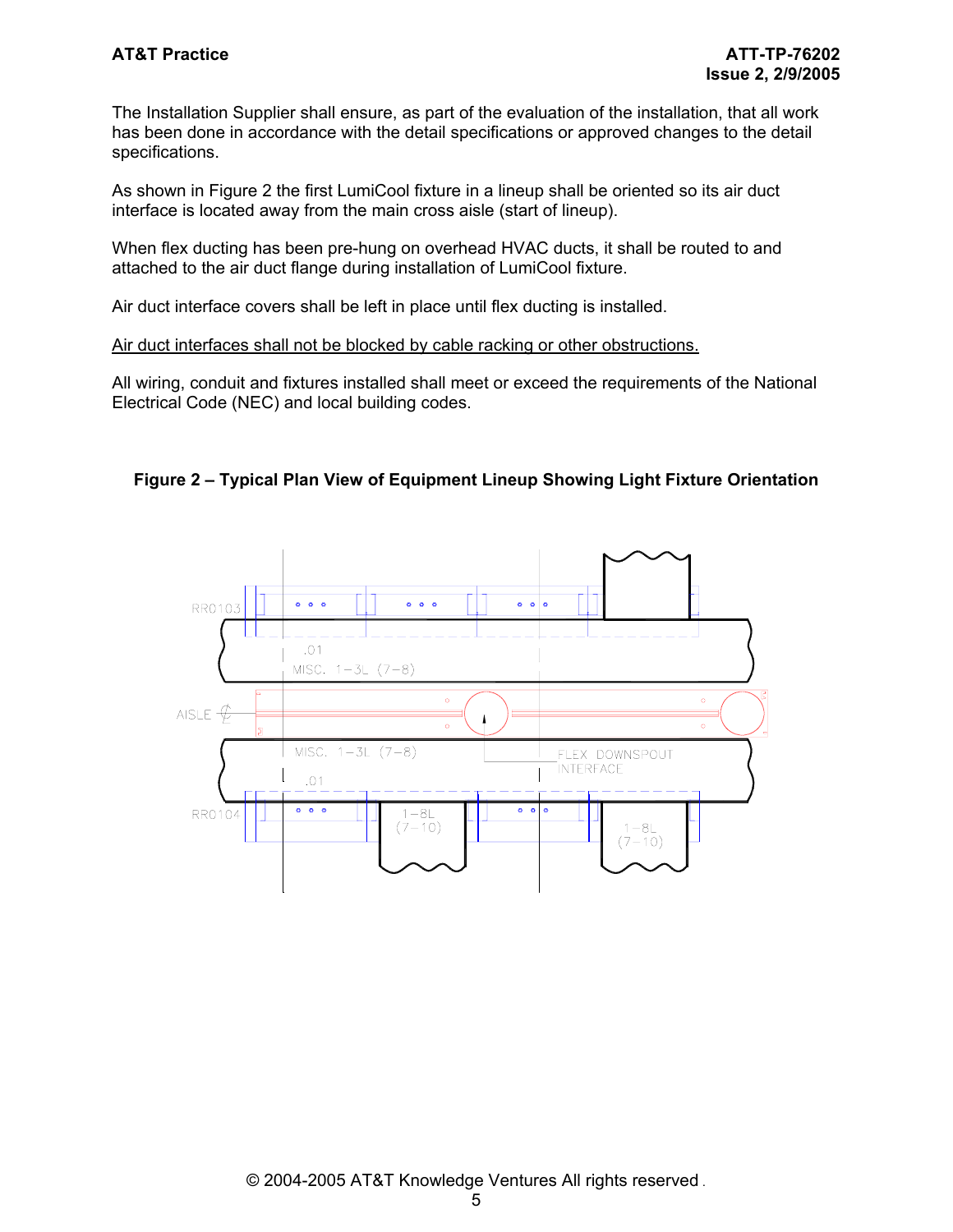#### 6. MANUFACTUER'S PRODUCT INFORMATION

## **Lumi Cool Equipment Aisle Light**



## $LC$

### $1'x 5'$  and  $1'x 10'$  Parabolic 1 Lamp Cross Section

#### **Features**

- . Narrow light distribution provides uniform aisle illumination from top of rack to floor.
- · Extra wide air slots quietly deliver conditioned air at 500cfm to keep equipment racks cool.
- . 10" round air inlets accept standard 10" duct or reducers.
- · Specifically designed to light aisleways for<br>telecommunications
- · Baffles within air slots provide uniform air distribution.
- 
- Integral strut along top of housing for simplified<br>installation and integration with existing structure.

#### Construction

Luminaire housing and endcaps are die formed code gauge<br>cold rolled steel. Aluminum louver is secured in open or closed position by four torsion spring latches. Integral latches connect and align fixtures mounted in a continuous row.

#### Finish

Painted parts are treated with a five stage phosphate bonding process and finished with a high temperature baked white enamel. Louver is low iridescent specular natural anodized aluminum with semi-specular matte cross baffles. Precise louver<br>contours drive light downward for excellent illumination near the floor, while facets along the louver edge deliver high-angle light to the tops of racks near the fixture mounting plane.

#### **Air Handling**

A 10" round air inlet is provided every 5¢ along the top of the fixture housing. Covers can be removed to allow installation of air ducts, or left in place where inlets are unused. Air outlet is through 1%≤ slots on both sides of the luminaire louver.

#### **Installation - See Reverse**

Knockouts are furnished on top of fixture for electrical feed connections.

A plastic dust cover covering the louver is provided as standard, to eliminate construction dust and protect the lamps.

#### **Labels & Electrical**

All luminaires are listed with UL and bear UL fixture labels. Completely wired with standard class "P", thermally<br>protected, resetting, HPF, CBM, LE ballast. Sound rated A. A 6-wire harness with quick-connect plugs is furnished to permit continuous, in-row wiring from a single feed point.<br>Black, white and green wires are pre-wired to ballast and<br>fixture for grounded power feed. Blue, yellow and red wires are furnished but not connected for use in field-installed switching circuits or emergency power circuits. Cut plug off the first fixture in a row to hard-wire to branch circuit.

Patent pending.



www.columbialighting.com · 3808 N Sullivan Rd, Bldg 29 · Spokane, WA 99216 · (509) 924-7000